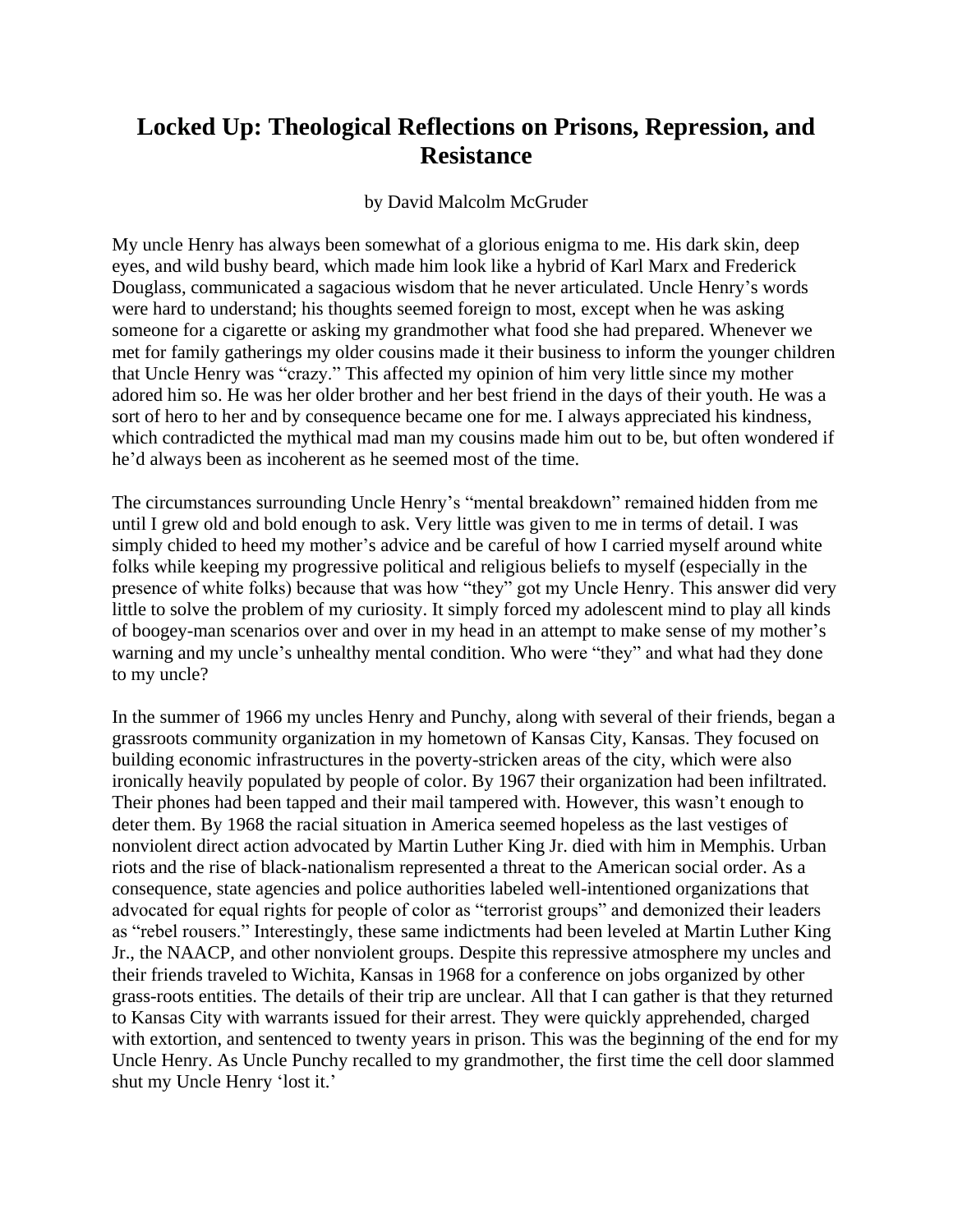My uncle's story is the story of so many black men of his time. It is the story of so many today. He is a casualty of the vicious criminal justice system that criminalizes men of color while very rarely distributing justice. His crime was not extortion but holding a political position in diametric opposition to that of those who were in power. His crime was organizing to help his people stratify in a time where the limits of our socio-political aspirations were tightly circumscribed. He was guilty of believing in America and the possibilities of democracy despite the color of his skin or the social class that was its consequence. He was guilty of being powerless in the face of the almighty state apparatus and believing that progressive critical agency could empower him to change it. The system made an example out of him.

As an aspiring theologian I understand the job of the theologian to be that of putting forth deep moral-ethical considerations, which help individuals navigate the existential anxieties that are a consistent part of our lives. Certainly the criminal behaviors (murder, rape, theft, etc.) that leads so many to the prison are to be condemned by the theologian who offers the 'gospel' of love and reconciliation in response. However, the theologian ought also consider the behaviors and functions of the prison complex in particular, and the criminal justice system in general, which are equally abhorable and condemnable. The criminal justice system in the post-civil rights era offers the theologian a host of destructive operations to which he or she can devote their analytical attention. Among them are the disparately high rates of incarceration in communities of color, unfair drug sentencing laws, and the proliferation of for-profit prisons—all of which highlight the illicit relationship between the prison-justice system, racism, class antagonism, and neoliberal-capitalist economics.

I contend that when the theologian critically analyzes the prison system he or she is forced face to face with unprecedented levels of power. This reality of power ought to force us to consider the Tillichian conception, which sought to intimately connect with a concept of justice. Paul Tillich's analysis forces us to think critically upon the two terms, "their structural relation to each other and to being [and particular forms of existence] as such."<sup>1</sup> However, Tillich's spiritual version of power does little to buttress our inquiry, compelling us to borrow further from a Foucauldian conception of power. From a Foucauldian perspective the prison can be seen as a mechanistic entity in a larger system of domination. This intimate nexus includes police, prosecuting attorneys, judges, and magistrates endowed with infinite authority by the stateapparatus. The prison is a mere tool or technology of a larger system; a contrivance used to punish individuals who perform behavior deemed socially inadmissible. The prison is arguably the most critical feature of the justice network because of the irreparable damage it does to the individuals it claims to repair, redeem, and rehabilitate. The prison broke my uncle. His psychological breakdown is largely attributable to its operations and functionality.

The prison machine is guilty of far more than destroying individuals; it destroys whole families and communities. A number of linkages can be made between the prison-justice system and the pathological behaviors pervasive in communities of color, including illegitimacy, drug trafficking, and the prevalence of violent crime. Only a terse sketch of this reality can be provided here. It is this mechanistic nature of the prison-justice complex which symbolizes the arrival of the post-modern nihilism Nietzsche<sup>2</sup> prophesied long ago, a nihilism Cornel West interprets as "the natural consequence of a culture (or civilization) ruled and regulated by categories that mask manipulation, mastery and domination of people and nature…[and] ushers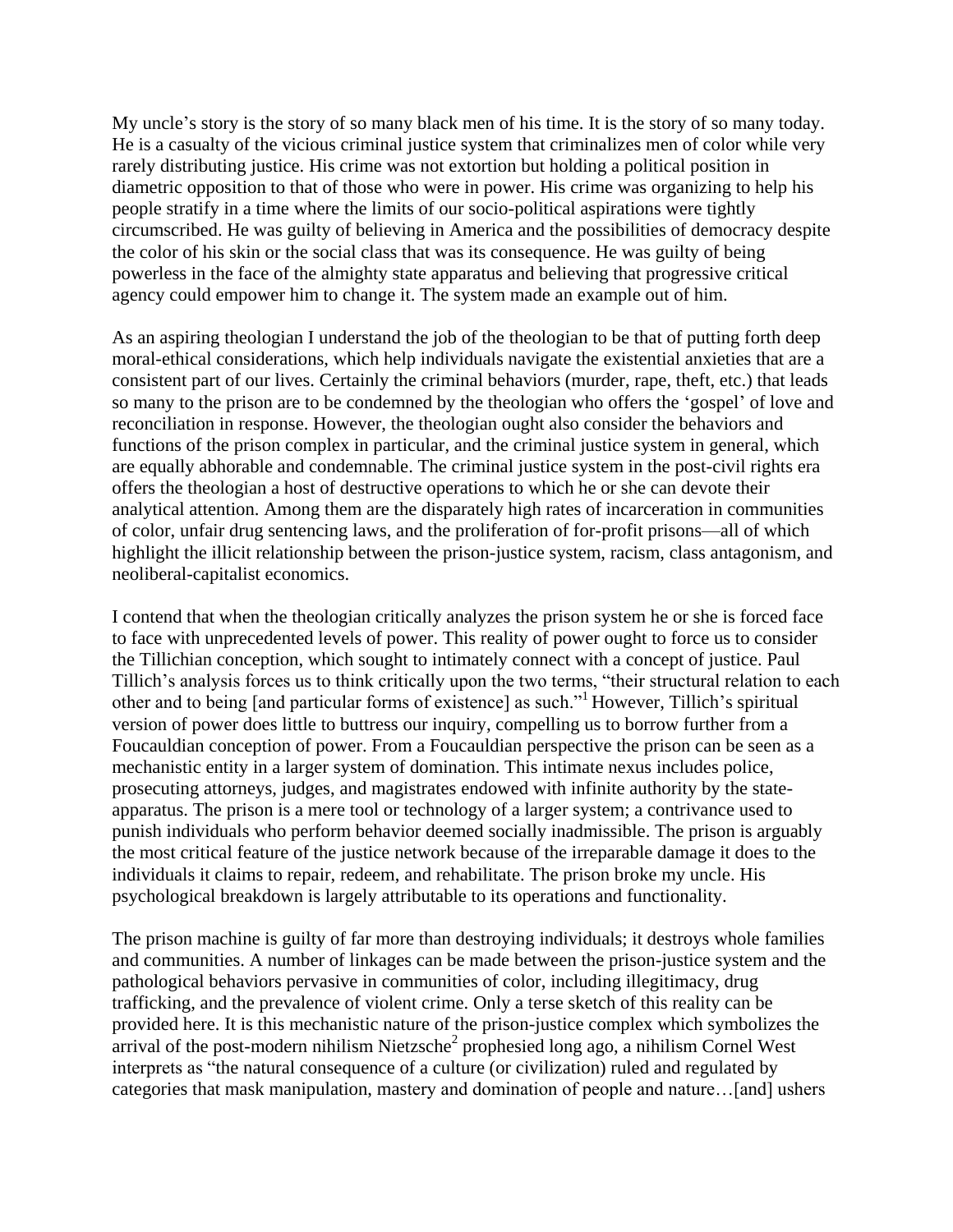in an era in which science—the great pride of modern Europe—provides greater and greater instrumentalities for world domination."<sup>3</sup> The prison is to be seen as the most grotesque of these tools.

As Angela Davis suggests, prisons are an "inevitable and permanent feature of our social lives," "a key component of the state's coercive apparatus whose overriding function [is] to ensure social control."<sup>4</sup> They are deemed necessary to ensure that the masses are protected from socially or morally objectionable members of our society. The sad reality of the prison-justice system is that this seemingly commendable operation has been used to mask its more duplicitous practice of criminalizing practitioners of methods of social-political resistance and advocates of revolutionary praxis. Imprisonment was used to stop my uncles. Imprisonment, as a technique of intimidation, was a means of stopping the whole community; it was employed to suffocate the threat of radical consciousness, which characterized the leftist sentiments of the late 1960s and ‗70s. It is still used in this way today. So many young men of color have found themselves in the "belly of the beast" because of their willingness to stand up for what they believed in, and because the political schemes which so desperately resisted them sought to destroy them and their efforts even if it meant the exercise of judicial or police power at the expense of justice. My uncles provided tangible proof of this fact for me. The sad reality that is the contemporary criminal justice system allow the sentiments of Tillich to ring with new truth: "if power...loses the form of justice and the substance of love, it destroys itself and the politics based on it."<sup>5</sup> This is precisely the case today.

It was Martin Luther King Jr. who declared, "One has a moral responsibility to disobey unjust laws. I would agree with St. Augustine 'an unjust law is no law at all.'... I submit that an individual who breaks a law that conscience tells him is unjust, and who willingly accepts the penalty of imprisonment in order to arouse the conscience of the a community over its injustice, is in reality expressing the highest respect for law."<sup>6</sup> King was no stranger to imprisonment. He was arrested several times during the Civil Rights movement in an attempt to bring power to bear in such a way as to limit, block, and outright destroy the progresses of his pro-democracy movement. Victimless crimes such as parading without a permit or trespassing garnered him sentences ranging from a few hours to weeks in jail. King's logic seems foolish in an age where basic civil rights are sacrificed for the sake of internal security, yet it lays the framework for a veracious social-justice theology aimed at achieving justice in our "criminally unjust" justice system. This theology compels its practitioners to confront the power matrix of which the prison is an intricate part in an attempt to create just schemes and power configurations that are fairer than those currently in existence. It is a theology that seeks to redeem perverted power from the transgression of injustice and inequality, while reconciling it through love to the radically democratic sensibilities made explicit in our nation's founding documents.

As aforementioned, the prison-justice nexus provides the theologian with a tangible example of power existentially exercised. It is a power that permits—if it does not outright promote disproportionate rates of black male incarceration. It is a power that allows—if it does not orchestrate—the building of for-profit prisons, which will eventually lead to the criminalization of large sectors of the population. The theologian who critically analyzes the prison comes intimately close to power, which is fueled by the exploitation of the under-educated members of society's under-class who feed the beast with their bodies. Most importantly, the theologian is